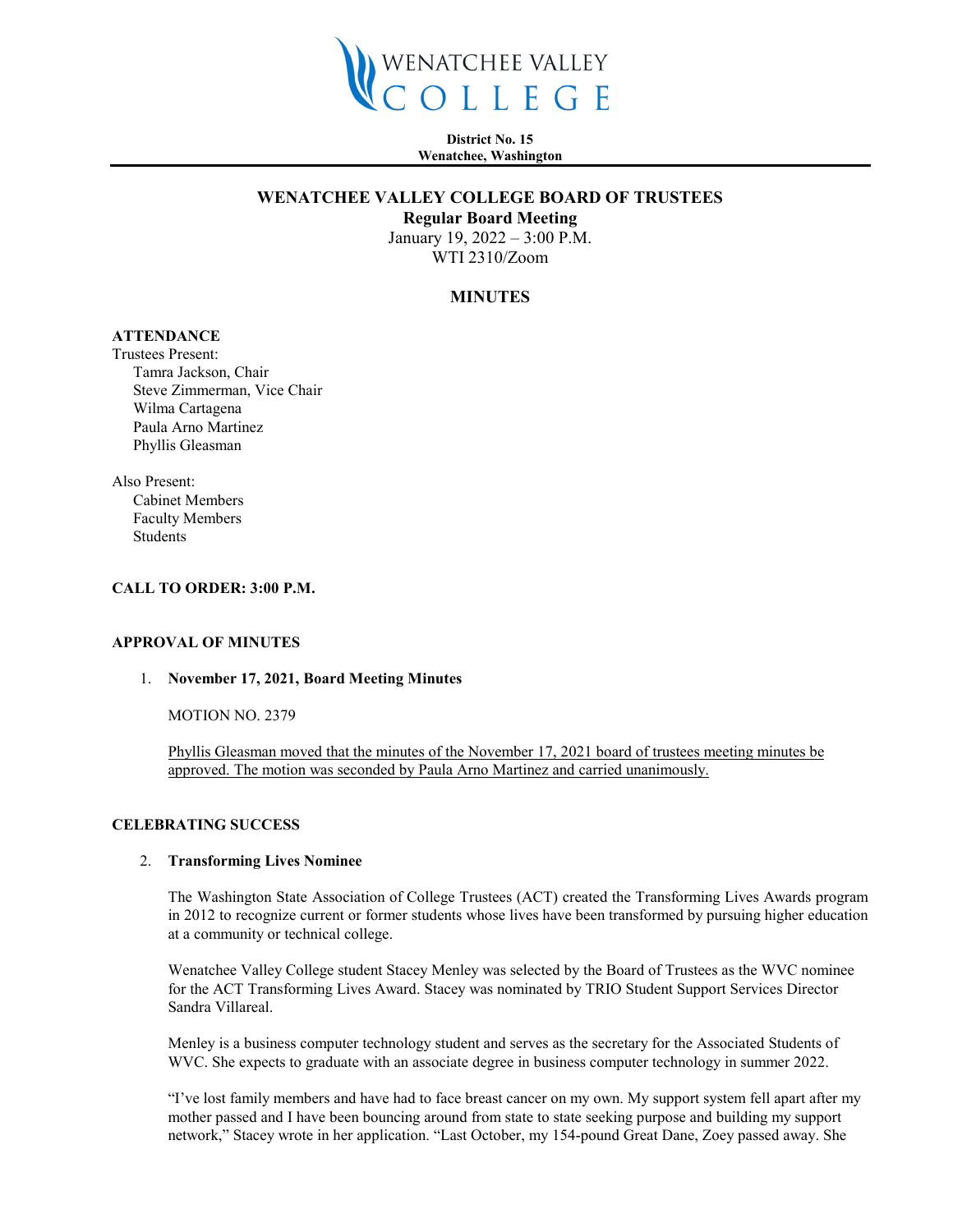was the love of my life and my biggest support. It was a difficult loss for me while battling cancer and taking classes online."

Once she graduates, Stacey plans to earn a bachelor's in the cybersecurity program at Central Washington University. She currently volunteers at the Wenatchee Humane Society and donates regularly in honor of Zoey.

## **INTRODUCTION OF NEW EMPLOYEES**

#### 3. **Introduction of Employees**

Regan Bellamy, Executive Director of Human Resources introduced Jill Leonard, Foundation Events and Communication Coordinator.

# **SPECIAL REPORTS**

#### 4. **Mason Renslow, ASWVC Wenatchee President**

Mason Renslow provided the board with an update on on-campus and virtual events. The January 22, 2022, inperson senate retreat has been postponed to February due to safety concerns. ASWVC purchased Mission Ridge corporate ski passes to allow students to ski at no cost.

#### 5. **Abigail Steinshouer, ASWVC Omak President**

Abigail Steinshouer updated the trustee on events that happened at the Omak campus. ASWVCO provided three students with holiday baskets.

## 6. **Wendy Glenn, WPEA**

Wendy Glenn was not present to provide a verbal report.

### 7. **Patrick Tracy, AHE President**

Patrick Tracy shared concerns about enrollment at WVC and the impact it is having on the college and students. Based on the PACE survey, progress has been made with faculty having access to cabinet, currently working on an MOU, this is a step forward at improving communication. Patrick asked the trustees if they would be interested in individual faculty presentations to hear about faculty programs, challenges, success, etc. The trustees agreed that they would like to visit classes on board meeting days and also attend face-to-face lab courses.

## **STAFF REPORTS**

8. **Brett Riley, Vice President of Administrative Services** Brett Riley did not add to his written report.

### 9. **Dr. Tod Treat, Vice President of Instruction**

Dr. Treat's expressed gratitude to the faculty as he recognizes that the term between fall and winter quarter is always challenging.

## 10. **Dr. Chio Flores, Vice President of Student Services**

In addition to Dr. Flores' written report she shared that graduation planning will commence in February, this year's graduation will be in-person.

#### 11. **Dr. Jim Richardson, President**

In addition to Dr. Richardson's written report, he notified the board of trustees that he will be retiring as president of Wenatchee Valley College effective June 30, 2022. President Richardson has served as president for seventeen years and expressed his gratitude to the Board of Trustees and the entire WVC Community.

The Board of Trustees will hold a special board meeting on January 25, 2022, at 10:00 am to discuss the next steps in the presidential search.